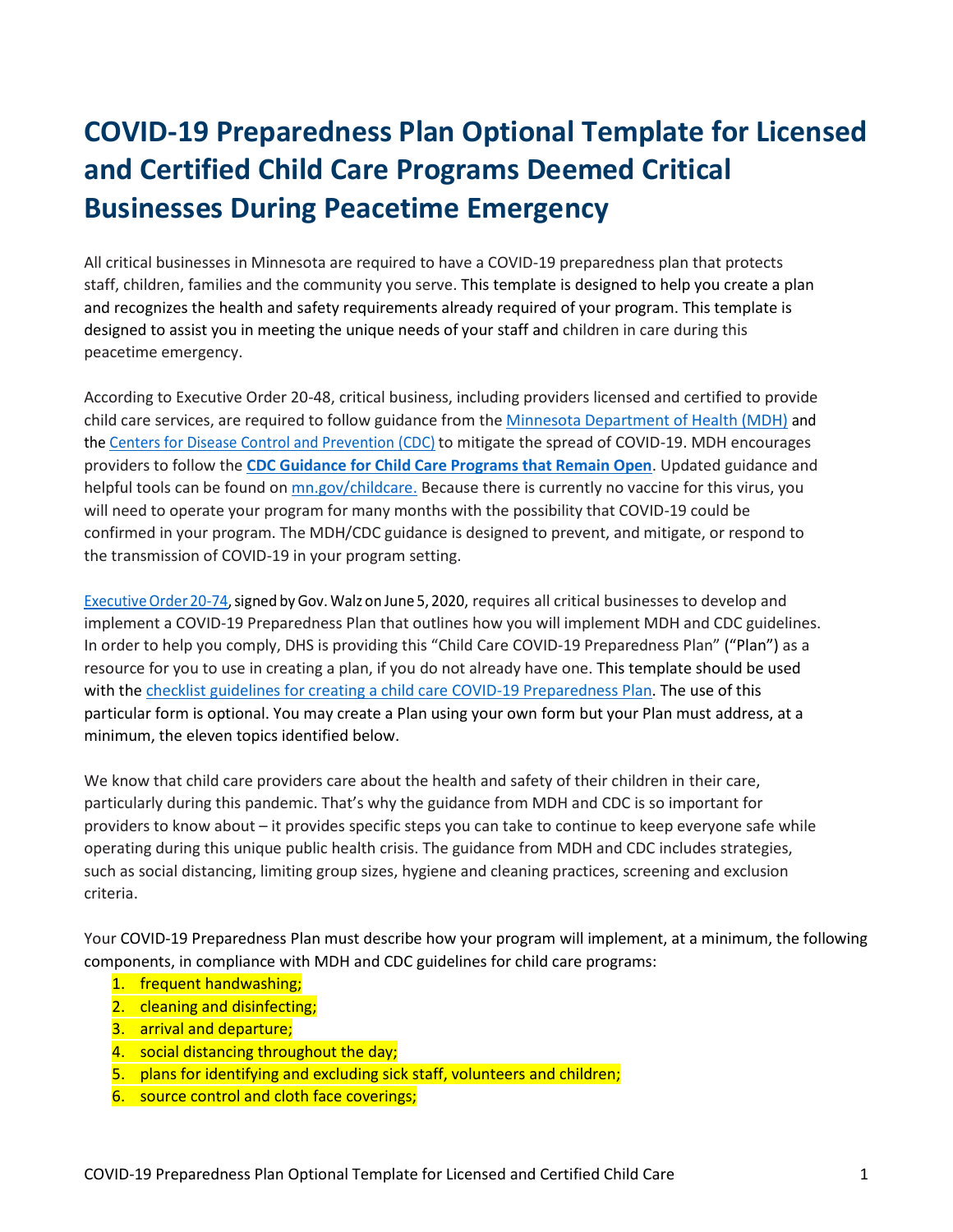- 7. workplace ventilation
- 8. playground use
- 9. meals and snacks;
- 10. field trips and events, and
- 11. communication and training about the Plan.

You must develop your Plan by June 29, 2020. Providers need to evaluate, monitor, and update their plans if necessary, on a regular basis. The Plan needs to be posted at all of the business's workplaces in readily accessible locations that will allow for the Plan to be readily reviewed by all workers.

You do **not** need to send the completed plan to your DHS (or county) licensor for review or approval. However, you will need to:

- notifyenrolled families abouttheplanandmakeitavailabletothemuponrequest;
- train staff, substitutes andvolunteerson the plan and ensure they are capable ofimplementing it, and
- post the plan in a prominent place or make it accessible to staff and volunteers who need to review it.

# **HOW TO USE THIS PLAN TEMPLATE:**

**This template should be used with the [checklist guidelines for creating a child care COVID-19](https://mn.gov/dhs/assets/Guidance-for-DHS-licensed-and-certified-child-care-providers_tcm1053-436632.pdf) Preparedness [Plan](https://mn.gov/dhs/assets/Guidance-for-DHS-licensed-and-certified-child-care-providers_tcm1053-436632.pdf)** For each required element of the Plan, there are highlights from the relevant MDH and CDC guidance as it relates to that specific topic; however, we encourage you to review the full guidance with its more detailed information to determine what is most applicable to your setting. The bullet points are followed by a space for you to explain how you are incorporating the guidance into your program within each of the content areas, if you choose to use this form as your Plan. Otherwise, you must ensure your Plan, however it is written, addresses the required elements.

# **1. Frequent Handwashing**

- Reinforce handwashing routines, especially upon arrival, after having been in a public place or after blowing your nose, coughing, or sneezing. If soap and water are not available, use a hand sanitizer that contains at least 60% alcohol. Ensure children are supervised when using hand sanitizer and that it is inaccessible to them when not in use.
- CDC guidance on handwashing can be found at: [https://www.cdc.gov/coronavirus/2019](https://www.cdc.gov/coronavirus/2019-ncov/community/schools-childcare/guidance-for-childcare.html#HandHygiene) [ncov/community/schools-childcare/guidance-for-childcare.html#HandHygiene](https://www.cdc.gov/coronavirus/2019-ncov/community/schools-childcare/guidance-for-childcare.html#HandHygiene)

#### **DESCRIBE PLAN FOR HANDWASHING:**

# **2. Cleaning and disinfecting**

• Protocols related to cleaning and disinfection of programs should be detailed so that staff know what is expected of them. Follow MDH and CDC guidance for frequent cleaning and disinfecting of your program: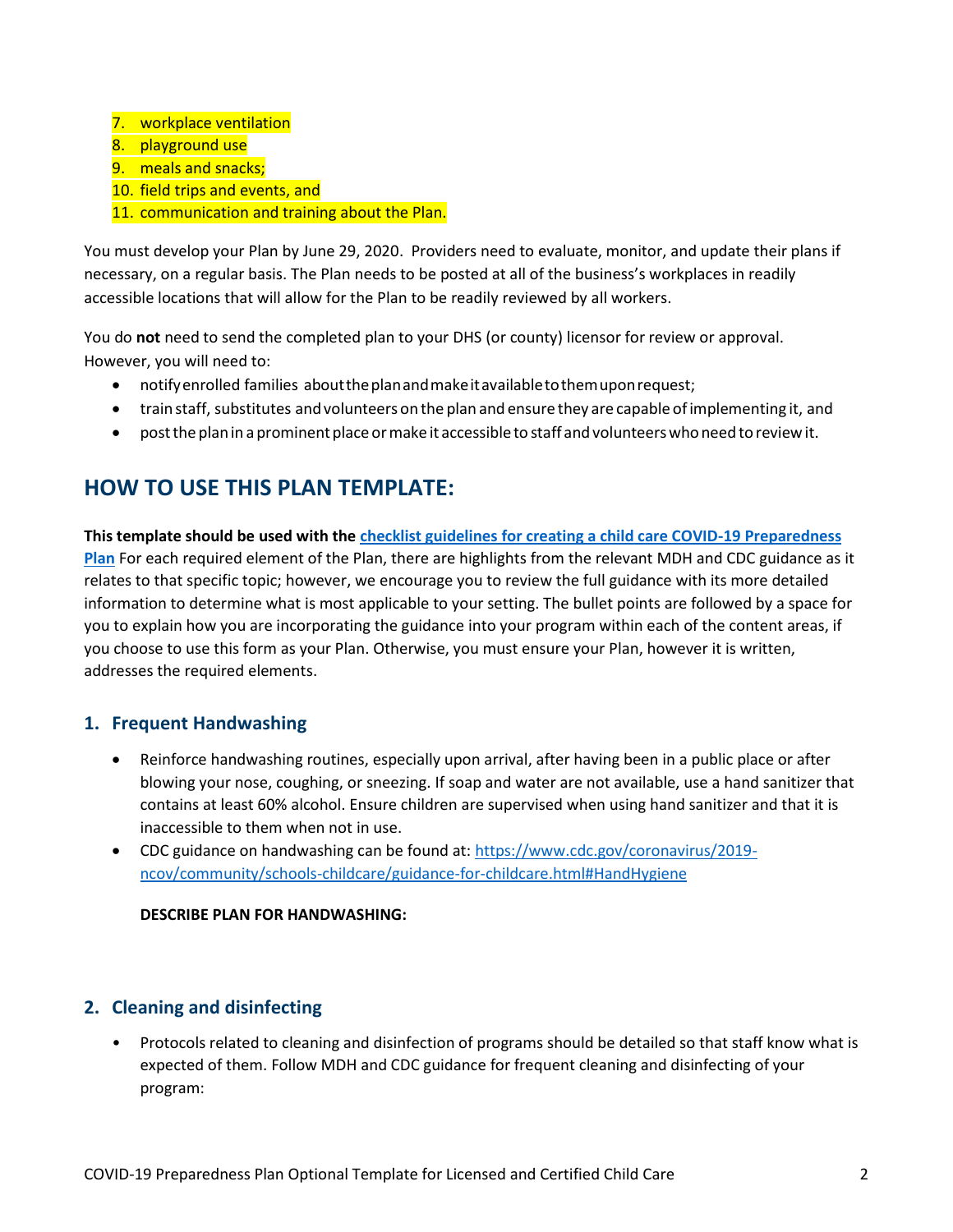- o <https://www.health.state.mn.us/diseases/coronavirus/schools/clean.pdf>
- o <https://www.cdc.gov/coronavirus/2019-ncov/community/disinfecting-building-facility.html>
- Ensure high-touch surfaces such as doorknobs, light switches, stair rails, counters, tables and chairs, shared toys, program equipment and other items are regularly cleaned and disinfected.
- Minimize the use of shared supplies (e.g. arts and crafts, office supplies) that cannot be sanitized and consider using designated bins for clean and used items.
- Establish procedures for cleaning and disinfection after persons suspected or confirmed to have COVID-19 have been in the program.

#### **DESCRIBE PLAN FOR CLEANING AND DISINFECTING:**

# **3. Arrival and Departure**

- Whenever possible, pick-up and drop-off should occur outside and/or limit the extent to which parents enter the program and interact with each other.
- Consider use of multiple entrances and exits when these can be used safely by the staff, volunteers and visitors.
- Before children enter the space, screen them to ensure those with symptoms are not attending.
	- o Screening process for children: [https://www.cdc.gov/coronavirus/2019](https://www.cdc.gov/coronavirus/2019-ncov/community/schools-childcare/guidance-for-childcare.html#ScreenChildren) [ncov/community/schools-childcare/guidance-for-childcare.html#ScreenChildren](https://www.cdc.gov/coronavirus/2019-ncov/community/schools-childcare/guidance-for-childcare.html#ScreenChildren)

#### **DESCRIBE FOR ARRIVAL AND DEPARTURE:**

# **4. Plans for sick children, staff, and volunteers**

- Conduct daily health checks. This includes screening for children, staff, volunteers, and household members for family child care programs to ensure those who exhibit any symptoms of illness are not present.
- Follow exclusion guidance and ensure children, staff, and volunteers stay home when sick: <http://www.health.state.mn.us/diseases/coronavirus/schools/exguide.pdf>
- Use CDC guidance to develop a plan for what you will do if someone becomes sick with COVID-like symptoms: [https://www.cdc.gov/coronavirus/2019-ncov/community/schools-childcare/guidance-for](https://www.cdc.gov/coronavirus/2019-ncov/community/schools-childcare/guidance-for-childcare.html#General)[childcare.html#General](https://www.cdc.gov/coronavirus/2019-ncov/community/schools-childcare/guidance-for-childcare.html#General)
- If a child, staff member, or volunteer is diagnosed with COVID-19 or if you have questions about a child, staff member, or volunteer who is exhibiting symptoms, reach out to MDH at [health.schools.covid19@state.mn.us](mailto:health.schools.covid19@state.mn.us) and follow their direction.
- Using the MDH and CDC resources above, create a communication plan for how and when you will notify parents, staff, and volunteers if a child, staff member, volunteer or household member for family child care programs has been exposed, is exhibiting symptoms, or has tested positive.
	- o Contact MDH if you have questions (at the email address above)
	- o Ensure the parent or guardian contact information in each child's record is up-to-date.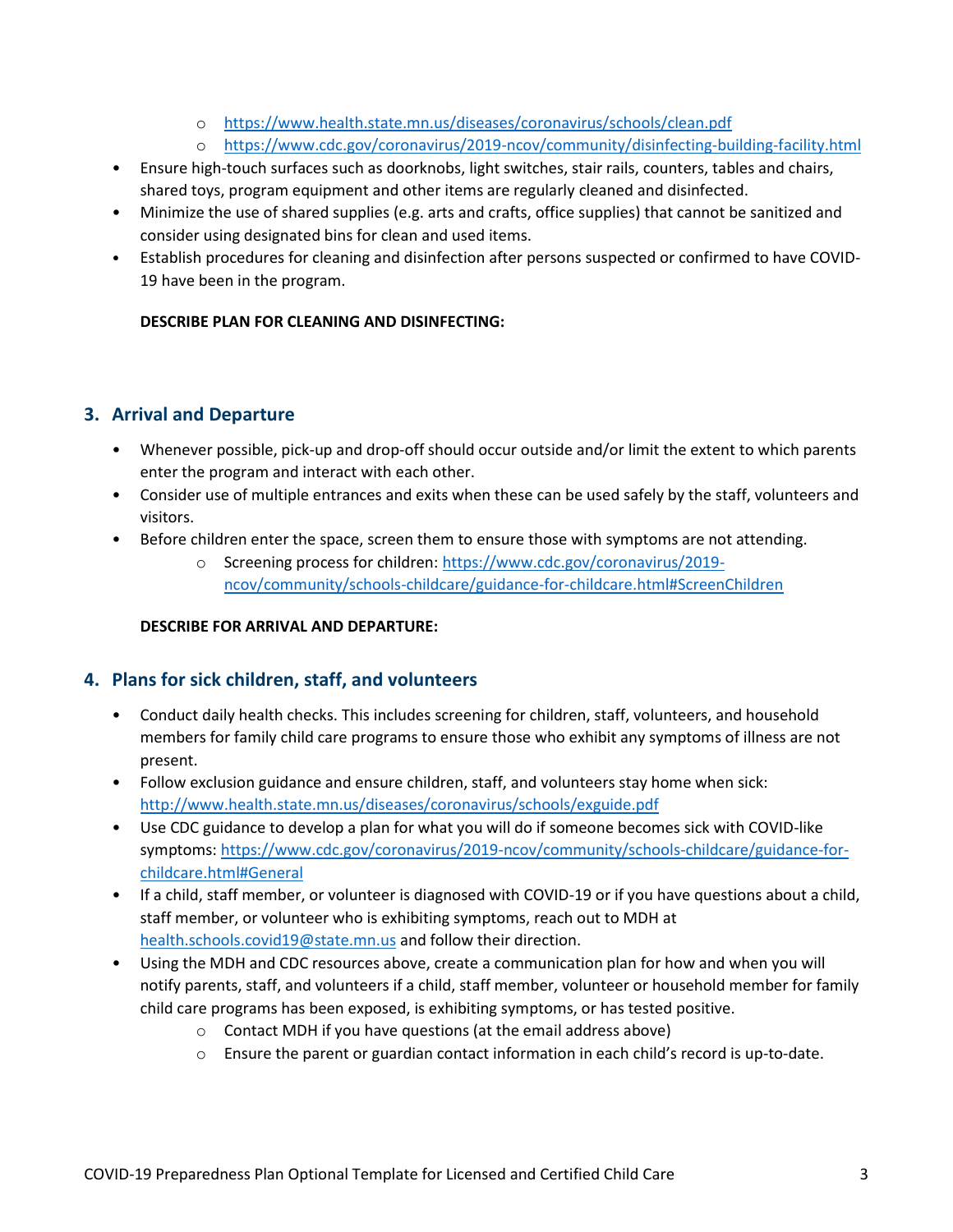#### **DESCRIBE PLANS FOR SICK CHILDREN, STAFF, AND VOLUNTEERS:**

#### **5. Social distancing throughout the day**

- Limit group sizes as much as possible and create consistent groups of children and providers, staff, or volunteers who stay together throughout the day.
- Add visual cues or barriers to direct traffic flow and distancing. For example, you may want to tape "Xs" on the floor to let children know where they should sit to promote social distancing.
- At nap time, ensure that children's naptime mats (or cribs) are spaced out as much as possible. Consider placing children head to toe in order to further reduce the potential for viral spread.

#### **DESCRIBE PLAN FOR SOCIAL DISTANCING THROUGHOUT THE DAY:**

### **6. Source control and cloth face coverings**

- Cloth face coverings are an important piece for mitigating the spread of the virus but are most effective if it can stay in place without being pulled on or touched by the person wearing it or others. Within this context, the provider, staff members, and volunteers are encouraged to wear cloth face coverings during the work day as much as possible, recognizing the development needs of the children in their care.
- Children should not wear cloth face coverings unless they can reliably wear, remove, and handle the cloth face covering throughout the day. Cloth face coverings should NOT be put on infants or children younger than 2 because of the danger of suffocation.
- Face covering guidance is available here: <https://www.health.state.mn.us/diseases/coronavirus/schools/masks.html#child> <https://www.cdc.gov/coronavirus/2019-ncov/prevent-getting-sick/diy-cloth-face-coverings.html>

#### **DESCRIBE PLAN FOR SOURCE CONTROL AND CLOTH FACE COVERINGS:**

#### **7. Workplace ventilation**

• Recognizing this may be difficult in center or school buildings, where possible work to maximize the amount of fresh air being brought in, limit air recirculation and make sure ventilation systems are being properly used and maintained. Take steps to minimize air flow blowing across people. It could mean keeping windows open where possible, removing or repositioning fans, and encouraging outdoor time.

#### **DESCRIBE PLAN FOR VENTIALTION AND AIR FLOW, IF POSSIBLE:**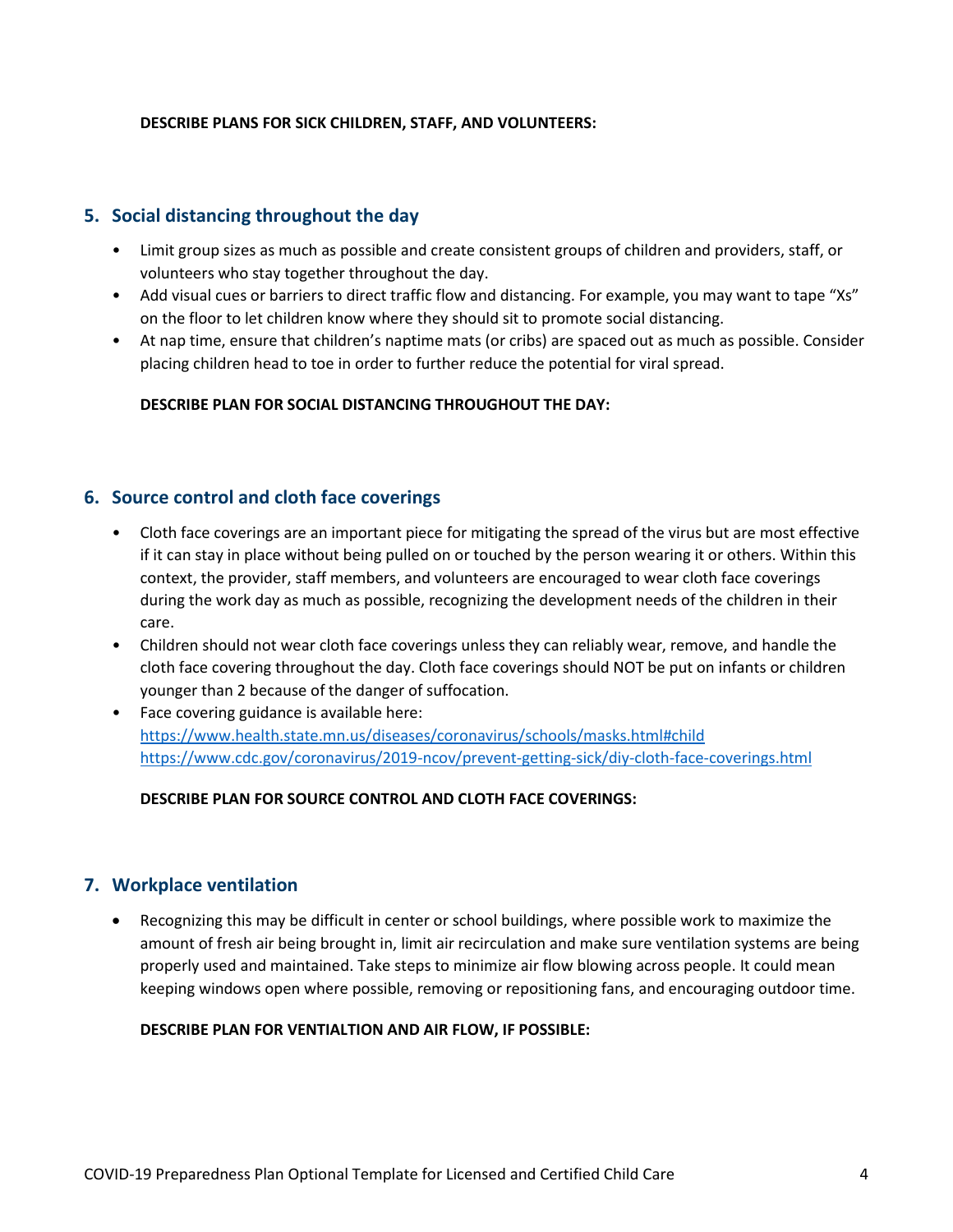### **8. Playground use**

- Stagger playground use rather than allowing big groups to play together.
- Wash hands before and after touching play structures. If possible, consider cleaning high touch areas of the play structure between groups.
- If you choose to bring children in your care to a public playground, be careful to ensure children wash hands after touching play structures and maintain six feet of space from other children as much as possible.<https://www.health.state.mn.us/diseases/coronavirus/schools/playground.pdf>

#### **DESCRIBE PLAN FOR MITIGATING COVID-19 IN PLAYGROUND USE:**

#### **9. Meals and snacks**

- If meals are typically served family-style, plate each meal and serve it so that multiple children are not using the same serving utensils.
- To the extent possible, serve meals in individual classrooms. If using a cafeteria, the meal should be served to one small group of children at a time, with cleaning and sanitizing occurring in between groupings.

**DESCRIBE PLAN FOR MITIGATING COVID-19 DURING MEALS AND SNACK TIMES:** 

# **10.Field trips and events**

- Do not plan large group activities, such as field trips and family events. Consider changing field trips and events to a virtual format where appropriate.
- If you have an in-house field trip, screen the presenter. It would be best if in-house field trips are held outside in small group settings. Remember that social distance needs to be maintained, groups should not be mixed, and whenever possible, cleaning and sanitizing should occur between groups.

#### **DESCRIBE PLAN FOR MITIGATING COVID-19 DURING FIELD TRIPS AND EVENTS:**

#### **11.Communications and training**

- The plan must be available to the Commissioner and offered to families. Be sure to communicate to families, using plain language, the expectations for parents and children in implementing this plan (e.g. outdoor pick-up/drop-off protocols).
- The plan must be posted in a prominent place and readily accessible to all of your employees, adult caregivers, substitutes, and volunteers who need to review it. Provide training to ensure everyone is following your plan. Keep these individuals updated on any changes to the plan.